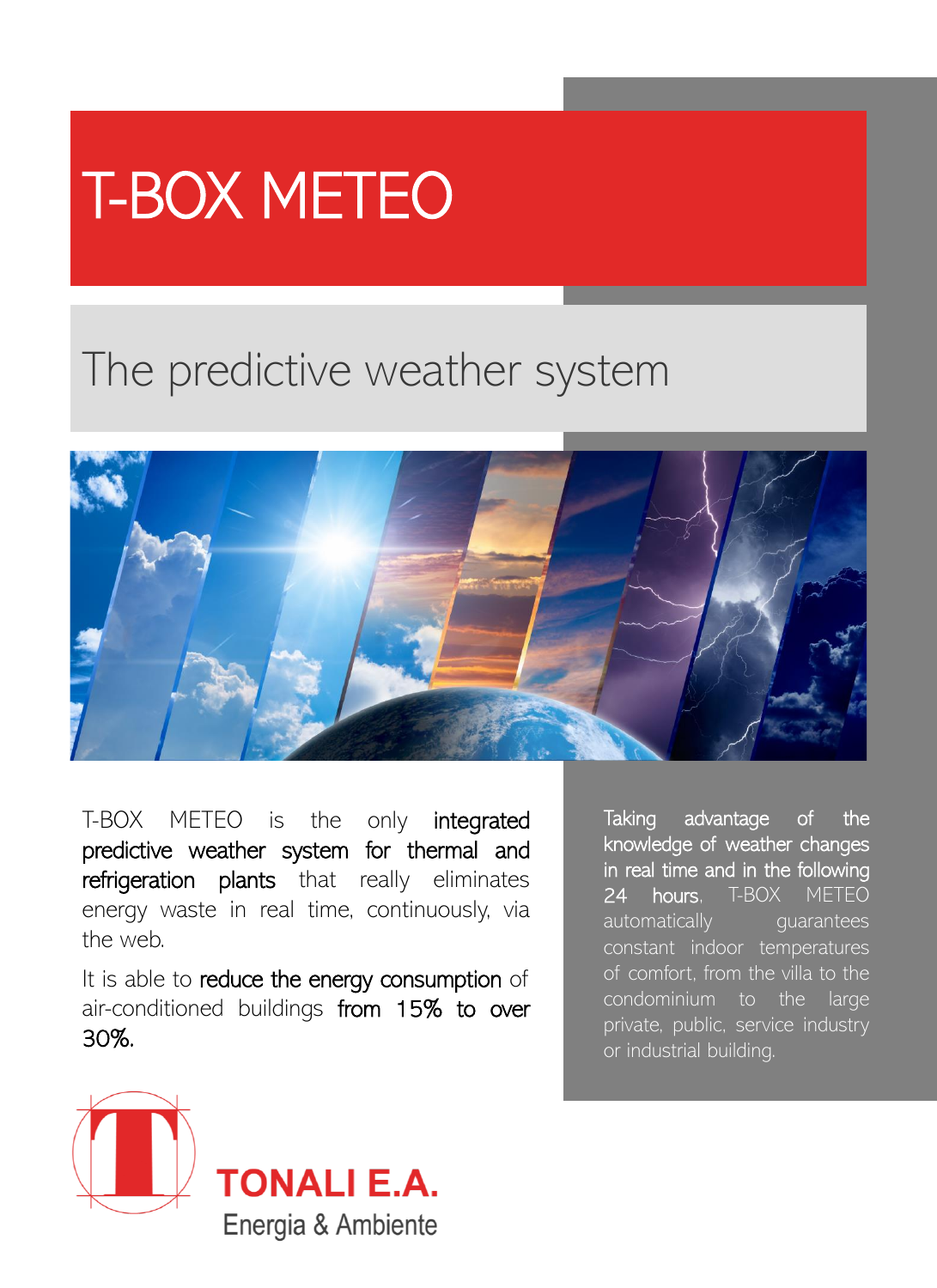## A unique patented system in the IoT sector

The energy waste of energy production plants is caused not only by incorrect sizing of the system, but mainly by plant regulations that are often asynchronous with respect to external climatic dynamics. A feature common to all traditional regulation systems, even of the latest generation. The plant programming does not take into account external climatic phenomena, which are increasingly irregular and variable in the short term, which must be foreseen in advance, before waste is generated.



TONALI E.A. proposes the T-BOX METEO predictive weather system with immediate, controllable and quantifiable economic savings, automatically eliminating unnecessary hours of operation of the air conditioning systems. This system makes use of an Italian, European and US patent and makes it possible to quarantee constant temperatures inside buildings, simultaneously generating savings that can reach 15% to 30% of the bill from the day after application.

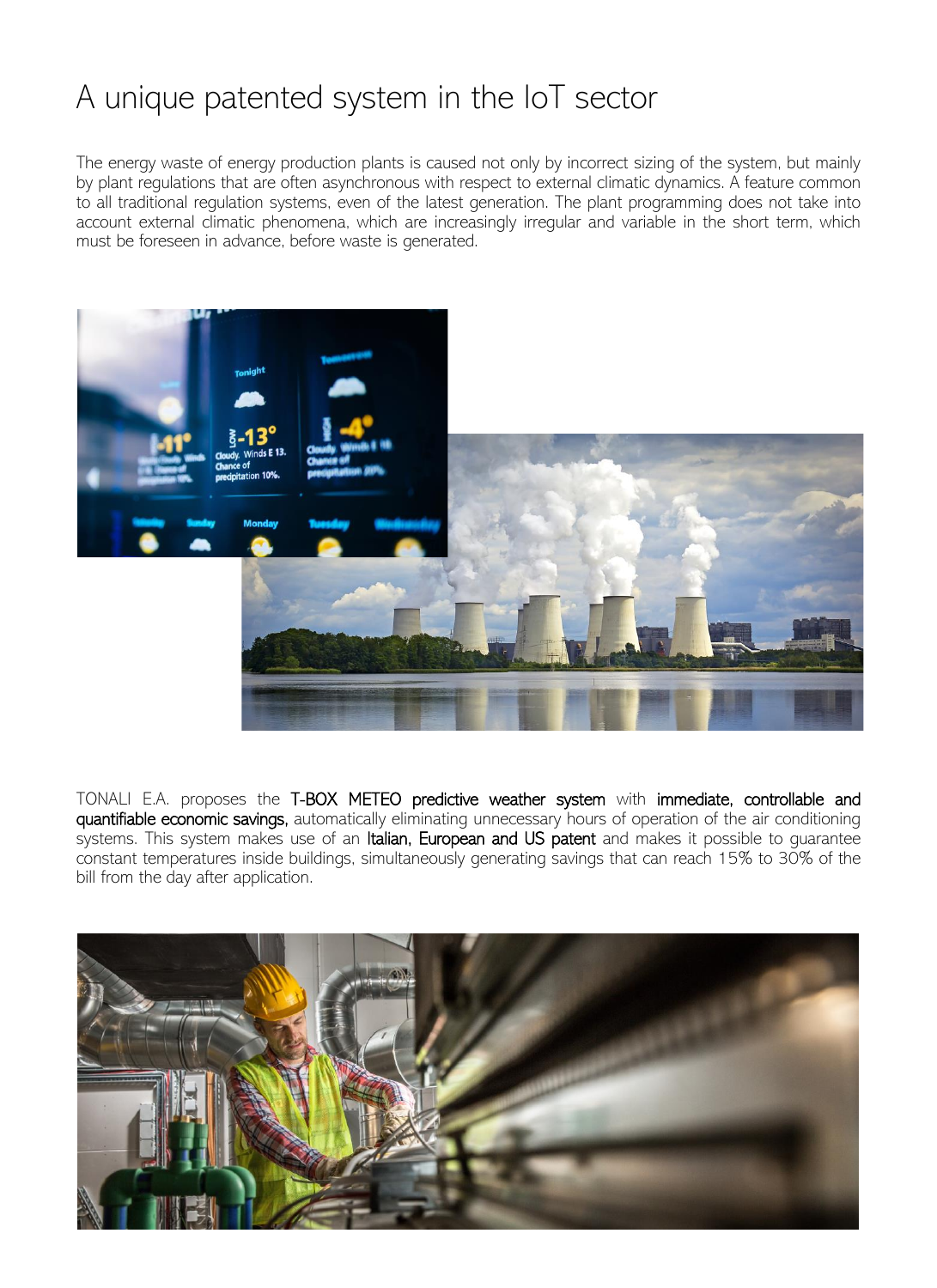## Reduce the hours of operation of the power generation plants automatically from 300 to over 800 hours per year

In collaboration with Meteo Expert (Centro Epson Meteo), a leading company in applied research and forecasting in the meteorological and climatological field among the most accredited in Europe, T-BOX METEO interactively exchanges sensitive weather data referable to the correct management of summer air conditioning systems and winter and the consequent environmental impacts. Weather data (mainly the external air temperature) are transmitted from the local T-BOX device to Meteo Expert in real time and continuously through a cloud server. The transmitted data is compared with that elaborated by the mathematical models of Meteo Expert which can then refine them for the specific location concerned by projecting them over the next 24 hours. This continuous process of comparison and correction allows the apparatus to establish, using algorithms, the ideal time to turn on / off the air conditioning systems, while maintaining optimal comfort conditions. This procedure has proved extremely effective in limiting the period of operation of the air conditioning systems to the bare essentials, also exploiting a factor that is normally considered a harmful event, namely climate change. Operational tests confirm and exceed the theoretical evaluations of Meteo Expert which indicated an average value of 15% of the reduction in operating hours compared to standard systems managed by climate control units and electromechanical or digital clocks.



An innovative technological revolution in the IoT world that abandons the traditional logic of direct control from the plant. T-BOX METEO, with real-time analyzes on weather data, calculates the Real Day Degrees continuously, makes decisions with ON / OFF or modulating commands, thus eliminating unnecessary hours of plant operation. All this while quaranteeing the constant internal temperatures programmed according to the UNI EN and the DPR 74/2013 (ex DPR 412/1993), with total control on the TONALI E.A. web platform.